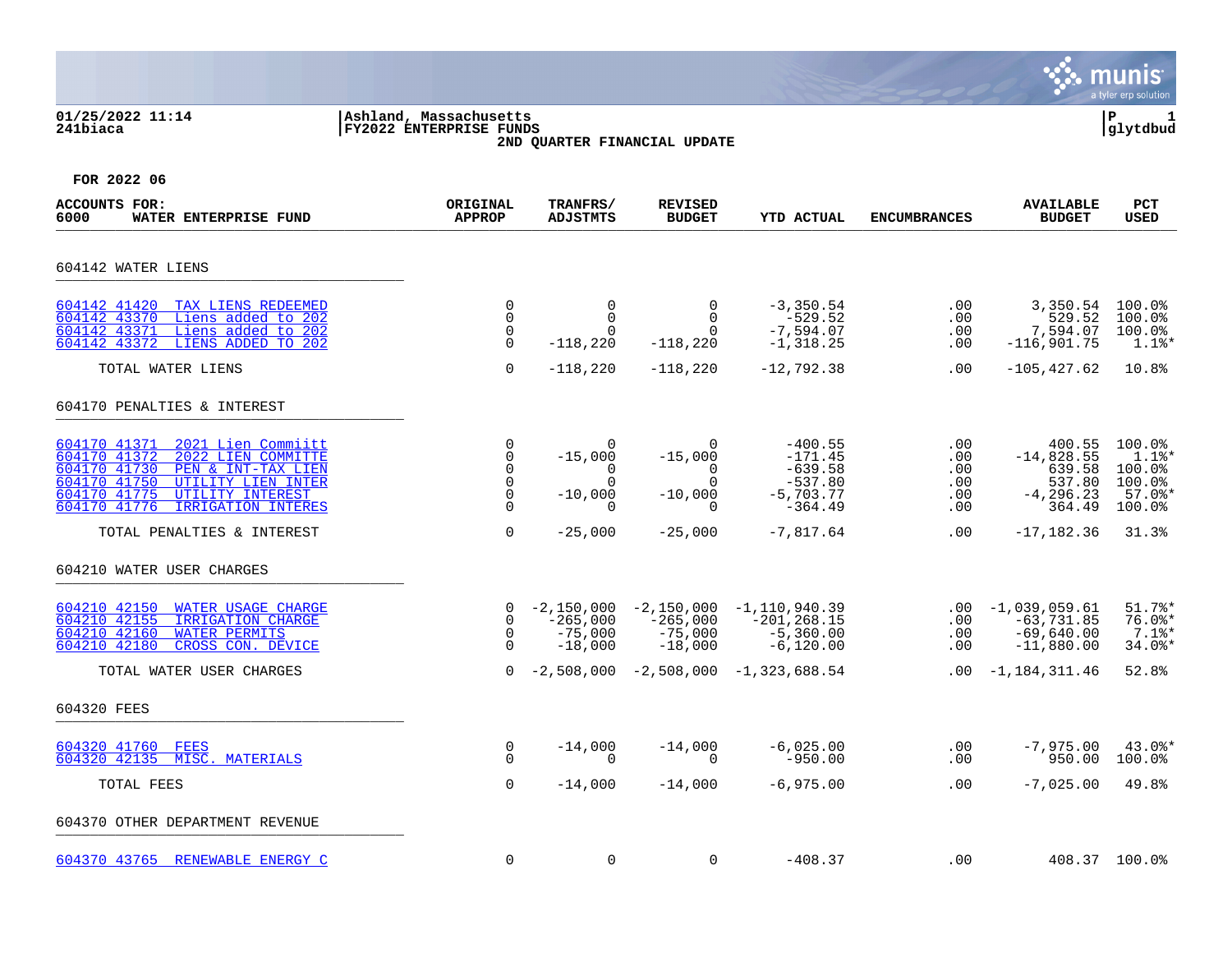#### **01/25/2022 11:14 |Ashland, Massachusetts |P 2 241biaca |FY2022 ENTERPRISE FUNDS |glytdbud 2ND QUARTER FINANCIAL UPDATE**



| ACCOUNTS FOR:<br>WATER ENTERPRISE FUND<br>6000                                                                                                                                                                                                                                                                                                                                                                                                                                                                                                                                                                                                                                                                                                                                                                                                                                                                                                                                                                                                                                                                                                                                                                                                                                                                                                                                                                                                                                                                                                                                                                                                                    | ORIGINAL<br><b>APPROP</b>              | TRANFRS/<br>ADJSTMTS                                                                                                                                                                                                                                                                                                                                                                                                                                                                                                                                        | <b>REVISED</b><br><b>BUDGET</b>                                                                                                                                                                                                                                                                                                     | <b>YTD ACTUAL</b>                                                                                                                                                                                                                                                                                                                                                                                      | <b>ENCUMBRANCES</b>                                                                                                                                                                                                                                                                                              | <b>AVAILABLE</b><br><b>BUDGET</b>                                                                                                                                                                                                                                                                                                                                                                                                         | PCT<br>USED                                                                                                                                                                                                                                                                                                                                          |
|-------------------------------------------------------------------------------------------------------------------------------------------------------------------------------------------------------------------------------------------------------------------------------------------------------------------------------------------------------------------------------------------------------------------------------------------------------------------------------------------------------------------------------------------------------------------------------------------------------------------------------------------------------------------------------------------------------------------------------------------------------------------------------------------------------------------------------------------------------------------------------------------------------------------------------------------------------------------------------------------------------------------------------------------------------------------------------------------------------------------------------------------------------------------------------------------------------------------------------------------------------------------------------------------------------------------------------------------------------------------------------------------------------------------------------------------------------------------------------------------------------------------------------------------------------------------------------------------------------------------------------------------------------------------|----------------------------------------|-------------------------------------------------------------------------------------------------------------------------------------------------------------------------------------------------------------------------------------------------------------------------------------------------------------------------------------------------------------------------------------------------------------------------------------------------------------------------------------------------------------------------------------------------------------|-------------------------------------------------------------------------------------------------------------------------------------------------------------------------------------------------------------------------------------------------------------------------------------------------------------------------------------|--------------------------------------------------------------------------------------------------------------------------------------------------------------------------------------------------------------------------------------------------------------------------------------------------------------------------------------------------------------------------------------------------------|------------------------------------------------------------------------------------------------------------------------------------------------------------------------------------------------------------------------------------------------------------------------------------------------------------------|-------------------------------------------------------------------------------------------------------------------------------------------------------------------------------------------------------------------------------------------------------------------------------------------------------------------------------------------------------------------------------------------------------------------------------------------|------------------------------------------------------------------------------------------------------------------------------------------------------------------------------------------------------------------------------------------------------------------------------------------------------------------------------------------------------|
| TOTAL OTHER DEPARTMENT REVENUE                                                                                                                                                                                                                                                                                                                                                                                                                                                                                                                                                                                                                                                                                                                                                                                                                                                                                                                                                                                                                                                                                                                                                                                                                                                                                                                                                                                                                                                                                                                                                                                                                                    | $\overline{0}$                         | $\mathbf 0$                                                                                                                                                                                                                                                                                                                                                                                                                                                                                                                                                 | $\Omega$                                                                                                                                                                                                                                                                                                                            | -408.37                                                                                                                                                                                                                                                                                                                                                                                                | $\sim$ 00                                                                                                                                                                                                                                                                                                        | 408.37 100.0%                                                                                                                                                                                                                                                                                                                                                                                                                             |                                                                                                                                                                                                                                                                                                                                                      |
| 60450 WATER ENTERPRISE                                                                                                                                                                                                                                                                                                                                                                                                                                                                                                                                                                                                                                                                                                                                                                                                                                                                                                                                                                                                                                                                                                                                                                                                                                                                                                                                                                                                                                                                                                                                                                                                                                            |                                        |                                                                                                                                                                                                                                                                                                                                                                                                                                                                                                                                                             |                                                                                                                                                                                                                                                                                                                                     |                                                                                                                                                                                                                                                                                                                                                                                                        |                                                                                                                                                                                                                                                                                                                  |                                                                                                                                                                                                                                                                                                                                                                                                                                           |                                                                                                                                                                                                                                                                                                                                                      |
| 60450 51130<br>PERMANENT POS.<br>60450 51300<br>O.T. & RECALL/BEEPE<br>60450 51350<br>BEEPER ALLOWANCE<br>EEPE 535,440<br>E 40,000<br>NGES 12,500<br>NGES 2,500<br>2,500<br>2,500<br>2,500<br>2,500<br>2,500<br>2,410<br>2,500<br>2,410<br>210,000<br>10,000<br>10,000<br>AIR/<br>1,000<br>AIR/<br>5,000<br>AIR/<br>5,000<br>5,000<br>5,000<br>5,000<br>5,000<br>5,000<br>5,000<br>5,000<br>5,00<br>60450 51400<br>LONGEVITY & FRINGES<br>60450 51900<br>UNIFORM EXP./ALLOW.<br>60450 52000<br>PURCHASE OF SERVICE<br>60450 52100<br>UTILITIES EXPENSES<br>60450 52410<br>MAINT. SERVICE CONT<br>60450 52450<br>CONTRACTED SERVICES<br>60450 52710<br>OFFICE EOUIP LEASE<br>60450 52720<br>RADIO EQUIP REPAIR/<br>60450 53410<br>TELEPHONE EXPENSE<br>60450 53800<br>OTHER PURCHASED SER<br>60450 54000<br><b>SUPPLIES</b><br>60450 54150<br>POSTAGE \$/STAMPS/RE<br>60450 54200<br>OFFICE SUPPLIES<br>60450 54400<br>AUTO PARTS & SUPPLI<br>60450 54450<br>TOOLS / HARDWARE<br>60450 54600<br>REFERENCE BOOKS/MAT<br>60450 54700<br>CHEMICALS/TREATMENT<br>60450 54720<br>ASPHALT, HOT-TOP<br>60450 54730<br>GRAVEL, LOAM, MULCH<br>60450 54740<br>WATER-WORKS SUPPLIE<br>60450 55800<br>MISC. SUPPLIES<br>60450 56965<br>REPAIRS & MAINTENAN<br>60450 57000<br><b>OTHER CHARGES</b><br>60450 57100<br>TRAVEL EXPENSES<br>60450 57300<br>DUES & MEMBERSHIPS<br>60450 57400<br>TRAINING/CONF./COUR<br>EXPENSE CONTINGENCY<br>60450 57861<br>60450 58000<br>CAPITAL OUTLAY<br>60450 59150<br>PRINCIPAL LONG TERM<br>60450 59250<br>INTEREST ON NOTES<br>60450 59710<br>TRANSFER TO GENERAL<br>2,910,220<br>TOTAL WATER ENTERPRISE<br>60602 WATER TR/WELL EXP 15 5/ | 535,473<br>40,000<br>49,024<br>263,100 | $\overline{0}$<br>$\mathbf 0$<br>$\overline{0}$<br>$\mathsf{O}$<br>$\Omega$<br>$\mathsf{O}$<br>$\mathsf{O}$<br>$\mathsf{O}$<br>$\mathsf{O}$<br>$\mathbf 0$<br>$\overline{0}$<br>$\mathbf 0$<br>$\mathbf 0$<br>$\mathbf 0$<br>$\mathsf{O}$<br>$\mathbf 0$<br>$\mathsf{O}$<br>$\mathbf 0$<br>$\mathbf 0$<br>$\mathbf 0$<br>$\mathsf{O}$<br>$\mathbf 0$<br>$\mathsf{O}$<br>$\mathbf 0$<br>$\mathsf{O}$<br>$\mathbf 0$<br>0<br>$\overline{0}$<br>$\mathbf 0$<br>$\mathsf{O}$<br>$\mathsf{O}$<br>$\mathbf 0$<br>$\mathsf{O}$<br>$\overline{0}$<br>$\overline{0}$ | 535,473<br>40,000<br>12,500<br>2,500<br>2,450<br>5,100<br>210,000<br>10,000<br>880,000<br>1,000<br>300<br>5,000<br>10,000<br>5,000<br>1,400<br>500<br>8,000<br>5,000<br>150<br>65<br>7,500<br>5,000<br>55,000<br>9,700<br>20,000<br>5,000<br>100<br>1,000<br>5,000<br>5,000<br>580,000<br>170,358<br>49,024<br>263,100<br>2,910,220 | 239,742.61<br>21,497.64<br>6,084.78<br>4,162.00<br>1,500.00<br>2,413.20<br>133,976.07<br>.00<br>417,593.38<br>990.71<br>27.29<br>2,454.74<br>.00<br>2,465.39<br>74.05<br>.00<br>4,861.27<br>1,034.28<br>.00<br>.00<br>3,760.46<br>3,139.47<br>19,176.00<br>5,434.89<br>$\sim$ 00<br>4,350.28<br>.50<br>335.00<br>3,553.81<br>$\overline{100}$ .<br>23,955.00<br>.00<br>24, 184.05<br>.00<br>926,766.87 | $0.00$ .<br>$2,394.80$<br>2,394.80<br>43,812.95<br>.00<br>388, 345. 21<br>.00<br>52.76<br>1,153.91<br>.00<br>700.00<br>225.95<br>.00<br>00 .<br>2,883.62 .<br>100.00<br>.00<br>.00<br>$336.32$<br>1,000.00<br>4,130.69<br>1,137.99<br>.00<br>.00<br>9.60<br>.00<br>.00<br>.00<br>165,967.50<br>.00<br>.00<br>.00 | 295,730.39<br>18,502.36<br>6,415.22<br>$-1,662.00$<br>950.00<br>292.00<br>32,210.98<br>10,000.00<br>74,061.41<br>9.29<br>219.95<br>1,391.35<br>10,000.00<br>1,834.61<br>1,100.00<br>500.00<br>255.11<br>3,865.72<br>150.00<br>65.00<br>3,403.22<br>860.53<br>31,693.31<br>3,127.12<br>20,000.00<br>649.72<br>89.90<br>665.00<br>1,446.19<br>5,000.00<br>390,077.50<br>170,358.00<br>24,839.95<br>263,100.00<br>612, 251.30 1, 371, 201.83 | 44.8%<br>53.7%<br>48.7%<br>166.5%*<br>61.2%<br>94.3%<br>84.7%<br>.0 <sup>°</sup><br>91.6%<br>99.1%<br>26.7%<br>72.2%<br>$.0\%$<br>63.3%<br>21.4%<br>$.0\%$<br>96.8%<br>22.7%<br>.0 <sub>8</sub><br>.0%<br>54.6%<br>82.8%<br>42.4%<br>67.8%<br>.0%<br>87.0%<br>10.1%<br>33.5%<br>71.1%<br>.0%<br>32.7%<br>$.0\%$<br>49.3%<br>.0 <sup>°</sup><br>52.9% |
| 60602 42194 TOWN OF HOPKINTON C                                                                                                                                                                                                                                                                                                                                                                                                                                                                                                                                                                                                                                                                                                                                                                                                                                                                                                                                                                                                                                                                                                                                                                                                                                                                                                                                                                                                                                                                                                                                                                                                                                   | $\overline{0}$                         | $-245,000$                                                                                                                                                                                                                                                                                                                                                                                                                                                                                                                                                  | $-245,000$                                                                                                                                                                                                                                                                                                                          | $-101, 353.46$                                                                                                                                                                                                                                                                                                                                                                                         | .00                                                                                                                                                                                                                                                                                                              | $-143,646.54$                                                                                                                                                                                                                                                                                                                                                                                                                             | $41.4$ %*                                                                                                                                                                                                                                                                                                                                            |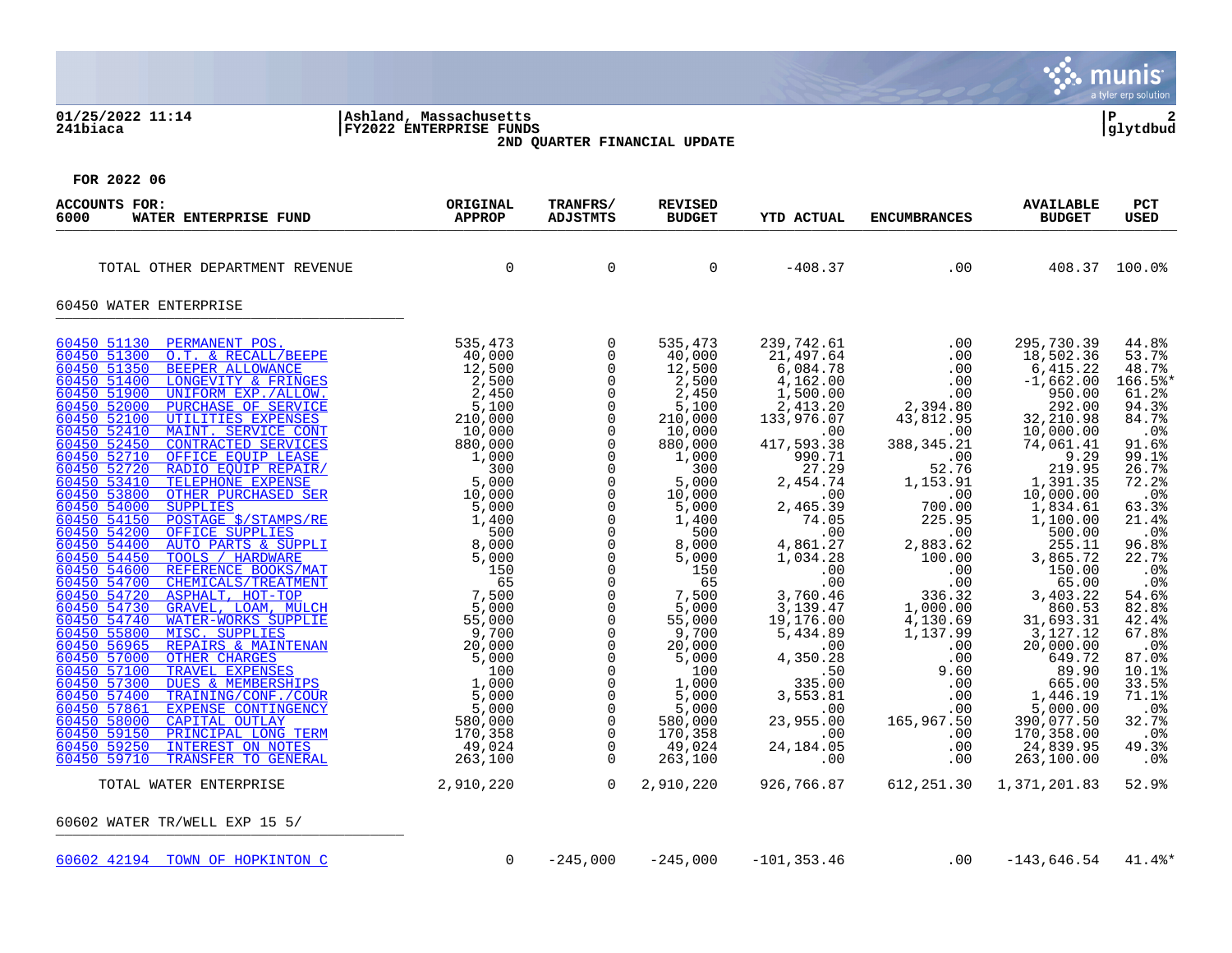### **01/25/2022 11:14 |Ashland, Massachusetts |P 3 241biaca |FY2022 ENTERPRISE FUNDS |glytdbud 2ND QUARTER FINANCIAL UPDATE**



| ACCOUNTS FOR:<br>6000<br>WATER ENTERPRISE FUND | ORIGINAL<br><b>APPROP</b> | TRANFRS/<br>ADJSTMTS   | <b>REVISED</b><br><b>BUDGET</b> | YTD ACTUAL                               | <b>ENCUMBRANCES</b> | <b>AVAILABLE</b><br><b>BUDGET</b>           | PCT<br>USED |
|------------------------------------------------|---------------------------|------------------------|---------------------------------|------------------------------------------|---------------------|---------------------------------------------|-------------|
| TOTAL WATER TR/WELL EXP 15 5/                  |                           | $-245.000$             | $-245.000$                      | -101,353.46                              | .00                 | $-143.646.54$                               | 41.4%       |
| TOTAL WATER ENTERPRISE FUND                    | 2,910,220                 | -2,910,220             | 0                               | $-526.268.52$                            | 612,251.30          | -85,982.78                                  | 100.0%      |
| TOTAL REVENUES<br>TOTAL EXPENSES               | $\Omega$<br>2,910,220     | -2,910,220<br>$\Omega$ | 2,910,220                       | $-2,910,220 -1,453,035.39$<br>926,766.87 | .00                 | -1,457,184.61<br>612, 251.30 1, 371, 201.83 |             |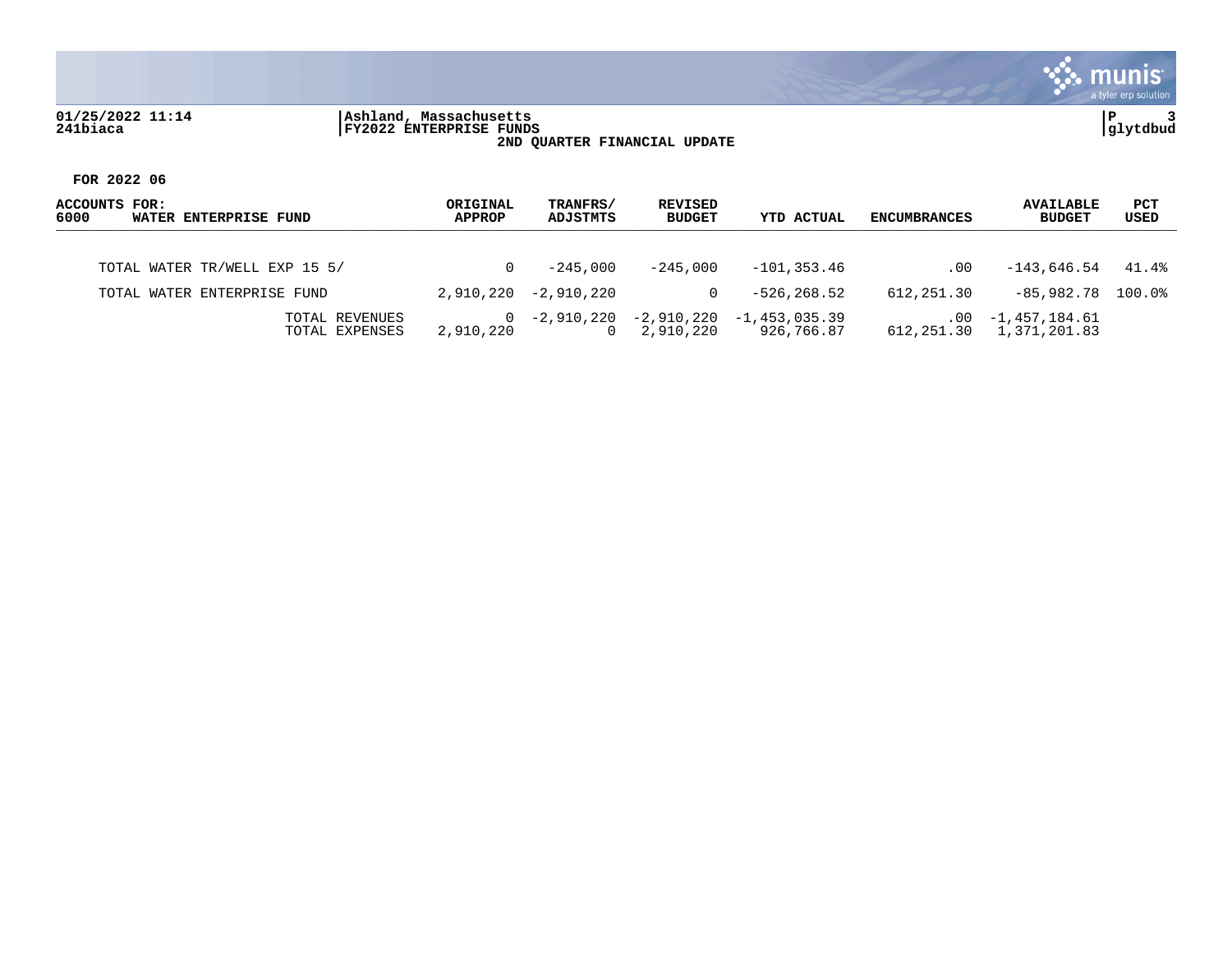### **01/25/2022 11:14 |Ashland, Massachusetts |P 4 241biaca |FY2022 ENTERPRISE FUNDS |glytdbud 2ND QUARTER FINANCIAL UPDATE**



| ACCOUNTS FOR:<br>6100<br>SEWER ENTERPRISE FUND                                                                                                                                                                         | ORIGINAL<br><b>APPROP</b>                                              | TRANFRS/<br><b>ADJSTMTS</b>                                                | <b>REVISED</b><br><b>BUDGET</b>                                  | <b>YTD ACTUAL</b>                                                                       | <b>ENCUMBRANCES</b>                    | <b>AVAILABLE</b><br><b>BUDGET</b>                                                   | <b>PCT</b><br><b>USED</b>                                       |
|------------------------------------------------------------------------------------------------------------------------------------------------------------------------------------------------------------------------|------------------------------------------------------------------------|----------------------------------------------------------------------------|------------------------------------------------------------------|-----------------------------------------------------------------------------------------|----------------------------------------|-------------------------------------------------------------------------------------|-----------------------------------------------------------------|
| 614142 SEWER LIENS                                                                                                                                                                                                     |                                                                        |                                                                            |                                                                  |                                                                                         |                                        |                                                                                     |                                                                 |
| 614142 41420 TAX LIENS REDEEMED<br>Liens added to 202<br>614142 43370<br>Liens added to 202<br>614142 43371<br>LIENS ADDED TO 202<br>614142 43372                                                                      | 0<br>0<br>0<br>$\Omega$                                                | $\overline{0}$<br>$\Omega$<br>$\Omega$<br>$-175,000$                       | 0<br>$\Omega$<br>$\Omega$<br>$-175,000$                          | $-14,784.14$<br>$-1,677.29$<br>$-22,511.59$<br>$-4,400.78$                              | .00<br>.00<br>.00<br>.00               | 14,784.14<br>1,677.29<br>22,511.59<br>$-170, 599.22$                                | 100.0%<br>100.0%<br>100.0%<br>$2.5$ $*$                         |
| TOTAL SEWER LIENS                                                                                                                                                                                                      | $\Omega$                                                               | $-175,000$                                                                 | $-175,000$                                                       | $-43, 373.80$                                                                           | .00                                    | $-131,626.20$                                                                       | 24.8%                                                           |
| 614170 PENALTIES & INTEREST                                                                                                                                                                                            |                                                                        |                                                                            |                                                                  |                                                                                         |                                        |                                                                                     |                                                                 |
| 614170 41371<br>2021 Lien Commiitt<br>614170 41372<br>2022 LIEN COMMITTE<br>614170 41730<br>PEN & INT-TAX LIEN<br>614170 41750<br>UTILITY LIEN INTER<br>614170 41775<br>UTILITY INTEREST<br>TOTAL PENALTIES & INTEREST | 0<br>$\mathbf 0$<br>$\mathbf 0$<br>$\mathbf 0$<br>$\Omega$<br>$\Omega$ | $\mathbf 0$<br>$-25,000$<br>$-4,591$<br>$\Omega$<br>$-20,000$<br>$-49,591$ | $\Omega$<br>$-25,000$<br>$-4,591$<br>0<br>$-20,000$<br>$-49,591$ | $-1,004.07$<br>$-561.91$<br>$-2,801.23$<br>$-1, 535.65$<br>$-15,031.69$<br>$-20,934.55$ | .00<br>.00<br>.00<br>.00<br>.00<br>.00 | 1,004.07<br>$-24, 438.09$<br>$-1,789.77$<br>1,535.65<br>$-4,968.31$<br>$-28,656.45$ | 100.0%<br>$2.2$ $*$<br>$61.0$ %*<br>100.0%<br>$75.2$ *<br>42.2% |
| 614210 SEWER USER CHARGES                                                                                                                                                                                              |                                                                        |                                                                            |                                                                  |                                                                                         |                                        |                                                                                     |                                                                 |
| 614210 42100 SEWER USER CHARGES<br>TOTAL SEWER USER CHARGES                                                                                                                                                            |                                                                        |                                                                            |                                                                  | $0 -5,540,000 -5,540,000 -2,914,608.53$<br>$0 -5,540,000 -5,540,000 -2,914,608.53$      |                                        | $.00 -2,625,391.47$<br>$.00 -2,625,391.47$                                          | $52.6$ *<br>52.6%                                               |
| 614240 SEWER COMMITTED INTERES                                                                                                                                                                                         |                                                                        |                                                                            |                                                                  |                                                                                         |                                        |                                                                                     |                                                                 |
| 614240 41671<br>2021 Committed Int<br>614240 41672<br>2022 COMMITTED INT                                                                                                                                               | 0<br>$\Omega$                                                          | $\Omega$<br>$-18,000$                                                      | $\Omega$<br>$-18,000$                                            | -432.62<br>$-31.64$                                                                     | .00<br>.00                             | 432.62<br>$-17,968.36$                                                              | 100.0%<br>$.2$ $*$                                              |
| TOTAL SEWER COMMITTED INTERES                                                                                                                                                                                          | $\Omega$                                                               | $-18,000$                                                                  | $-18,000$                                                        | $-464.26$                                                                               | $.00 \,$                               | $-17,535.74$                                                                        | 2.6%                                                            |
| 61440 SEWER ENTERPRISE                                                                                                                                                                                                 |                                                                        |                                                                            |                                                                  |                                                                                         |                                        |                                                                                     |                                                                 |
| 61440 51130 PERMANENT POS.                                                                                                                                                                                             | 545,220                                                                | 252                                                                        | 545,472                                                          | 230,926.11                                                                              | .00                                    | 314,545.89                                                                          | 42.3%                                                           |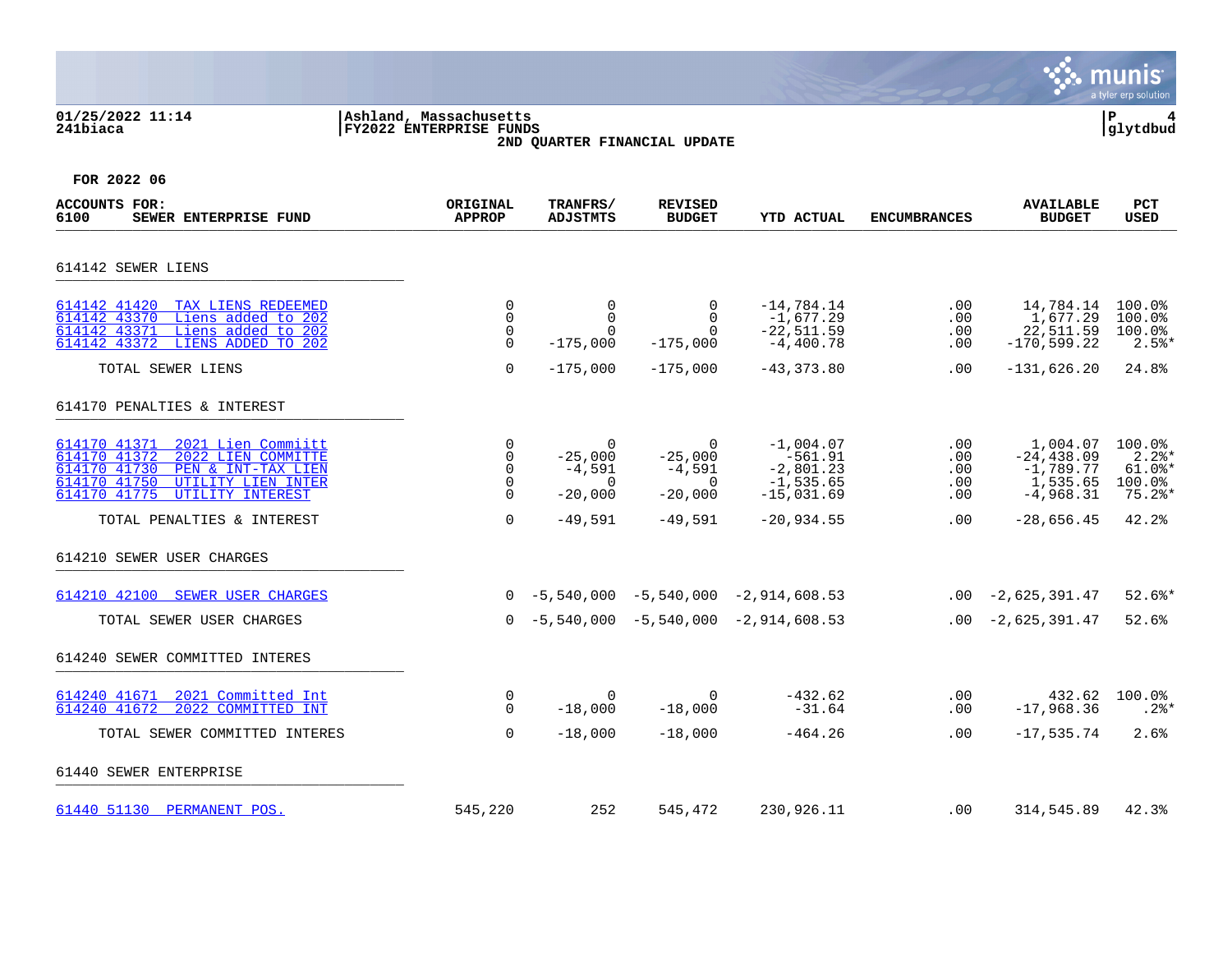

### **01/25/2022 11:14 |Ashland, Massachusetts |P 5 241biaca |FY2022 ENTERPRISE FUNDS |glytdbud 2ND QUARTER FINANCIAL UPDATE**



| <b>ACCOUNTS FOR:</b><br>6100<br>SEWER ENTERPRISE FUND                                                                                                                                                                                                                                                                                                                                                                                                                                                                                                                                                                                                                                                                                                        | ORIGINAL<br><b>APPROP</b>                                                                                                           | TRANFRS/<br><b>ADJSTMTS</b>                                                                                                                                                                                                                                                                                                                                                                                                                                               | <b>REVISED</b><br><b>BUDGET</b>                                                                                                                                                                                                                                                                                                                     | <b>YTD ACTUAL</b>                                                                                                                                                                                                                                                                                                                                                                                                                                                                 | <b>ENCUMBRANCES</b>                                                                                                                                                                                                                                                                                                                                                                                                                               | <b>AVAILABLE</b><br><b>BUDGET</b>                                                                                                                                                                                                                                                                                                                                                                 | PCT<br><b>USED</b>                                                                                                                                                                                                                                                                                                     |
|--------------------------------------------------------------------------------------------------------------------------------------------------------------------------------------------------------------------------------------------------------------------------------------------------------------------------------------------------------------------------------------------------------------------------------------------------------------------------------------------------------------------------------------------------------------------------------------------------------------------------------------------------------------------------------------------------------------------------------------------------------------|-------------------------------------------------------------------------------------------------------------------------------------|---------------------------------------------------------------------------------------------------------------------------------------------------------------------------------------------------------------------------------------------------------------------------------------------------------------------------------------------------------------------------------------------------------------------------------------------------------------------------|-----------------------------------------------------------------------------------------------------------------------------------------------------------------------------------------------------------------------------------------------------------------------------------------------------------------------------------------------------|-----------------------------------------------------------------------------------------------------------------------------------------------------------------------------------------------------------------------------------------------------------------------------------------------------------------------------------------------------------------------------------------------------------------------------------------------------------------------------------|---------------------------------------------------------------------------------------------------------------------------------------------------------------------------------------------------------------------------------------------------------------------------------------------------------------------------------------------------------------------------------------------------------------------------------------------------|---------------------------------------------------------------------------------------------------------------------------------------------------------------------------------------------------------------------------------------------------------------------------------------------------------------------------------------------------------------------------------------------------|------------------------------------------------------------------------------------------------------------------------------------------------------------------------------------------------------------------------------------------------------------------------------------------------------------------------|
| 61440 51300 O.T. & RECALL/BEEPE<br>61440 51350<br>61440 51400<br>61440 51900<br>61440 52000<br>61440 52100<br>61440 52410<br>61440 52450<br>61440 52453<br>61440 52710<br>61440 52720<br>61440 53410<br>61440 54000<br>61440 54150<br>61440 54200<br>61440 54400<br>61440 54450<br>61440 54700<br>61440 54720<br>61440 54730<br>61440 55800<br>61440 56950<br>61440 56955<br>61440 56965<br>61440 57000<br>61440 57050<br>FRAMINGHAM SEWER TR<br>61440 57100<br>TRAVEL EXPENSES<br>61440 57300<br><b>DUES &amp; MEMBERSHIPS</b><br>61440 57400<br>TRAINING/CONF./COUR<br>61440 57861<br>EXPENSE CONTINGENCY<br>61440 58000<br>CAPITAL OUTLAY<br>PRINCIPAL LONG TERM<br>61440 59150<br>61440 59250<br>INTEREST ON NOTES<br>61440 59710<br>TRANSFER TO GENERAL | ER TR 1,100,000<br>ER TR 1,100,000<br>HIPS 100<br><u>COUR</u> 1,500<br>EENCY 25,000<br>TERM 398,999<br>TES 108,078<br>TERAL 242,875 | $\mathbf 0$<br>$\Omega$<br>$\overline{0}$<br>$\Omega$<br>8,100<br>$-16,108$<br>$\overline{0}$<br>$\Omega$<br>358<br>$\overline{0}$<br>$\overline{0}$<br>$\mathsf{O}$<br>$\mathbf 0$<br>$\mathbf 0$<br>$\overline{0}$<br>2,500<br>$\overline{0}$<br>$-6,000$<br>500<br>4,650<br>5,000<br>$\overline{0}$<br>$\Omega$<br>$\overline{0}$<br>1,000<br>$\overline{0}$<br>$\Omega$<br>0<br>$\mathbf 0$<br>$\mathsf{O}$<br>$\mathbf 0$<br>$\mathsf{O}$<br>$\mathbf 0$<br>$\Omega$ | 7,500<br>12,500<br>3,500<br>3,000<br>13,100<br>53,892<br>3,000<br>60,000<br>858<br>1,000<br>500<br>4,000<br>6,000<br>600<br>300<br>9,500<br>6,000<br>39,000<br>500<br>5,150<br>10,000<br>2,774,667<br>95,000<br>25,000<br>1,000<br>1,100,000<br>$\overline{0}$<br>100<br>$\frac{1}{25}$ , 500<br>25,000<br>290,000<br>398,999<br>108,078<br>242,875 | 10,232.07<br>8,783.50<br>4,162.00<br>1,500.00<br>5,940.37<br>10,837.40<br>$\overline{00}$<br>14,647.51<br>158.00<br>990.71<br>27.29<br>3,157.54<br>1,687.91<br>74.05<br>.00<br>4,757.80<br>1,209.07<br>135.00<br>.00<br>3,048.58<br>5,446.34<br>1,376,142.00<br>93,665.07<br>$\sim$ 00<br>284.25<br>284.25<br>766,063.40<br>10.<br>.00<br>227.16<br>.00<br>$\begin{smallmatrix} & & 0 & 0 \ 0 & 0 & 0 & 0 \ 0 & 0 & 0 & 0 & 0 \end{smallmatrix}$<br>10,348.75<br>45,394.33<br>.00 | .00<br>.00<br>$\begin{array}{ccc}\n 1 & 0 & 0 \\  0 & 7 & 4,696.20 \\  1,310.13 & 0 \\  0 & 0 & 0\n \end{array}$<br>16,826.30<br>700.00<br>.00<br>52.76<br>301.96<br>1,853.49<br>325.95<br>.00<br>2,945.26<br>100.00<br>$10,000.00$<br>$00.00$<br>$1,000.00$<br>1,792.75<br>1,398,524.40<br>.00<br>.00<br>333,936<br>.00<br>333,936.60<br>.00<br>.00<br>$\begin{array}{r} .00\ 0.00\ 0.00\ 0.00\ 0.00\ .00\ .00\ .00\ .00\ .00\ .00\ \end{array}$ | $-2,732.07$<br>3,716.50<br>$-662.00$<br>1,500.00<br>2,463.43<br>41,744.47<br>3,000.00<br>28,526.19<br>.00<br>9.29<br>419.95<br>540.50<br>2,458.60<br>200.00<br>300.00<br>1,796.94<br>4,690.93<br>28,865.00<br>500.00<br>1,101.42<br>2,760.91<br>.60<br>1,334.93<br>25,000.00<br>715.75<br>.00<br>$-.10$<br>100.00<br>1,272.84<br>25,000.00<br>244,032.50<br>388,650.25<br>62,683.67<br>242,875.00 | 136.4%*<br>70.3%<br>118.9%*<br>50.0%<br>81.2%<br>22.5%<br>.0%<br>52.5%<br>100.0%<br>99.1%<br>16.0%<br>86.5%<br>59.0%<br>66.7%<br>$.0\%$<br>81.1%<br>21.8%<br>26.0%<br>.0%<br>78.6%<br>72.4%<br>100.0%<br>98.6%<br>$.0\%$<br>28.4%<br>100.0%<br>$100.0$ *<br>$.0\%$<br>15.1%<br>.0%<br>15.9%<br>2.6%<br>42.0%<br>$.0\%$ |
| TOTAL SEWER ENTERPRISE                                                                                                                                                                                                                                                                                                                                                                                                                                                                                                                                                                                                                                                                                                                                       | 5,847,339                                                                                                                           | 252                                                                                                                                                                                                                                                                                                                                                                                                                                                                       | 5,847,591                                                                                                                                                                                                                                                                                                                                           |                                                                                                                                                                                                                                                                                                                                                                                                                                                                                   | 2,599,846.31 1,820,333.30 1,427,411.39                                                                                                                                                                                                                                                                                                                                                                                                            |                                                                                                                                                                                                                                                                                                                                                                                                   | 75.6%                                                                                                                                                                                                                                                                                                                  |
| 614450 SEWER PERMITS                                                                                                                                                                                                                                                                                                                                                                                                                                                                                                                                                                                                                                                                                                                                         |                                                                                                                                     |                                                                                                                                                                                                                                                                                                                                                                                                                                                                           |                                                                                                                                                                                                                                                                                                                                                     |                                                                                                                                                                                                                                                                                                                                                                                                                                                                                   |                                                                                                                                                                                                                                                                                                                                                                                                                                                   |                                                                                                                                                                                                                                                                                                                                                                                                   |                                                                                                                                                                                                                                                                                                                        |
| 614450 42080 SEWER LICENSES<br>614450 42090 SEWER PERMITS                                                                                                                                                                                                                                                                                                                                                                                                                                                                                                                                                                                                                                                                                                    | 0<br>$\Omega$                                                                                                                       | $\Omega$<br>$-25,000$                                                                                                                                                                                                                                                                                                                                                                                                                                                     | $\overline{0}$<br>$-25,000$                                                                                                                                                                                                                                                                                                                         | 625.00 -<br>13,800.00                                                                                                                                                                                                                                                                                                                                                                                                                                                             | .00<br>.00                                                                                                                                                                                                                                                                                                                                                                                                                                        | $-11, 200.00$                                                                                                                                                                                                                                                                                                                                                                                     | 625.00 100.0%<br>$55.2$ *                                                                                                                                                                                                                                                                                              |
| TOTAL SEWER PERMITS                                                                                                                                                                                                                                                                                                                                                                                                                                                                                                                                                                                                                                                                                                                                          | $\Omega$                                                                                                                            | $-25,000$                                                                                                                                                                                                                                                                                                                                                                                                                                                                 | $-25,000$                                                                                                                                                                                                                                                                                                                                           | $-14, 425.00$                                                                                                                                                                                                                                                                                                                                                                                                                                                                     | .00                                                                                                                                                                                                                                                                                                                                                                                                                                               | $-10,575.00$                                                                                                                                                                                                                                                                                                                                                                                      | 57.7%                                                                                                                                                                                                                                                                                                                  |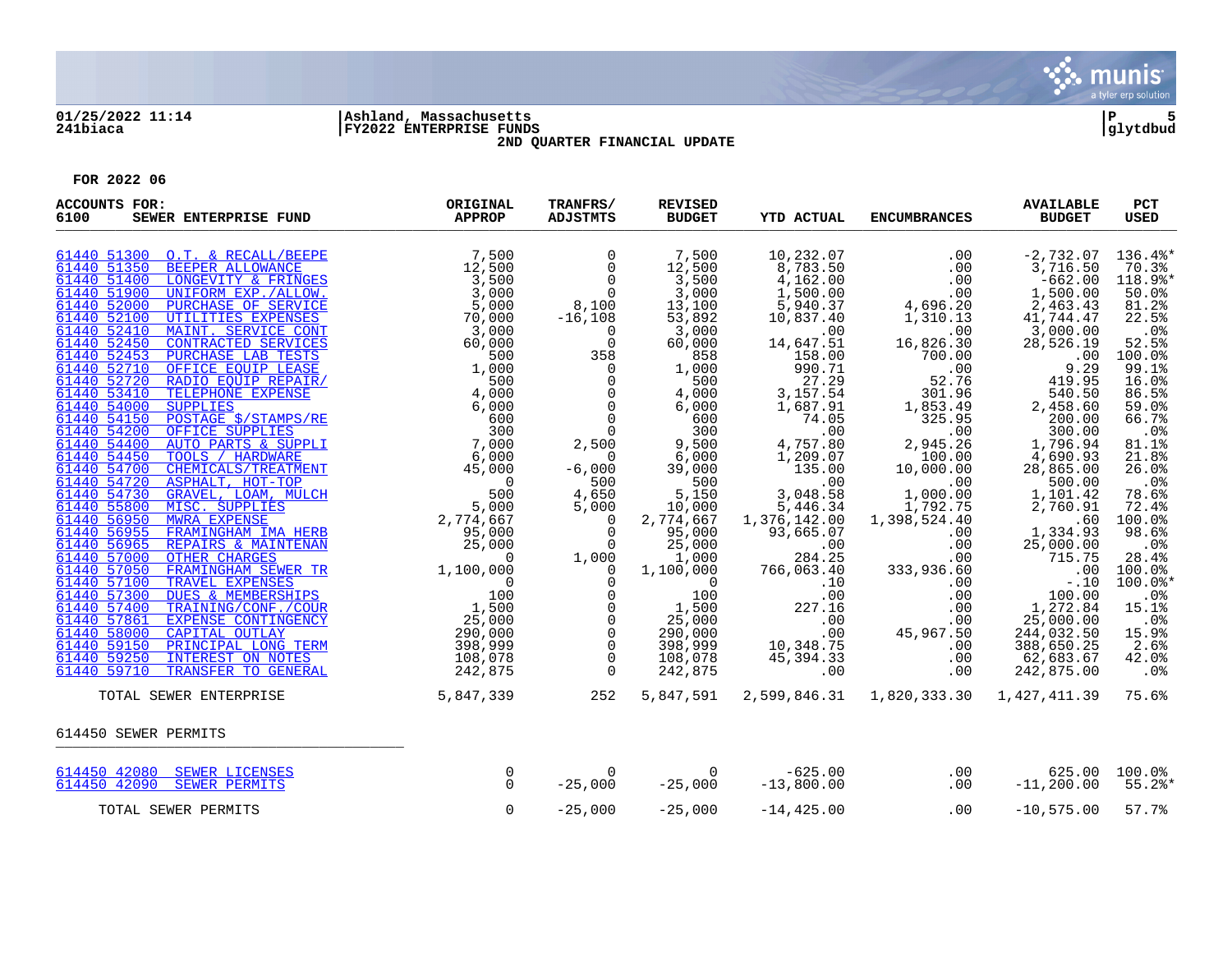## **01/25/2022 11:14 |Ashland, Massachusetts |P 6 241biaca |FY2022 ENTERPRISE FUNDS |glytdbud 2ND QUARTER FINANCIAL UPDATE**



| ACCOUNTS<br>FOR:<br>6100<br>SEWER ENTERPRISE FUND                                                              | ORIGINAL<br><b>APPROP</b> | TRANFRS/<br>ADJSTMTS | <b>REVISED</b><br><b>BUDGET</b> | <b>YTD ACTUAL</b>                        | <b>ENCUMBRANCES</b>      | <b>AVAILABLE</b><br><b>BUDGET</b>      | <b>PCT</b><br>USED             |
|----------------------------------------------------------------------------------------------------------------|---------------------------|----------------------|---------------------------------|------------------------------------------|--------------------------|----------------------------------------|--------------------------------|
| 614750 SEWER ASSESSMENTS                                                                                       |                           |                      |                                 |                                          |                          |                                        |                                |
| 614750 41621<br>2021 Sewer Betterm<br>614750 41622<br>2022 SEWER BETTERM<br>614750 44120<br>SEWER BETT. PD. IN |                           | $-40.000$            | $-40,000$                       | $-2,046.24$<br>$-158.17$<br>$-5, 253.12$ | .00<br>.00<br>.00        | 2,046.24<br>$-39,841.83$<br>5, 253, 12 | $100.0$ %<br>$.4\%*$<br>100.0% |
| TOTAL SEWER ASSESSMENTS                                                                                        | 0                         | $-40.000$            | $-40.000$                       | $-7,457.53$                              | .00                      | $-32,542.47$                           | 18.6%                          |
| TOTAL SEWER ENTERPRISE FUND                                                                                    | 5,847,339                 | $-5,847,339$         | 0                               | $-401, 417.36$                           | 1,820,333.30             | $-1,418,915.94$                        | $100.0$ %                      |
| TOTAL REVENUES<br>TOTAL EXPENSES                                                                               | 5,847,339                 | $-5.847.591$<br>252  | -5,847,591<br>5,847,591         | $-3,001,263.67$<br>2,599,846.31          | $.00 \,$<br>1,820,333.30 | $-2,846,327.33$<br>1,427,411.39        |                                |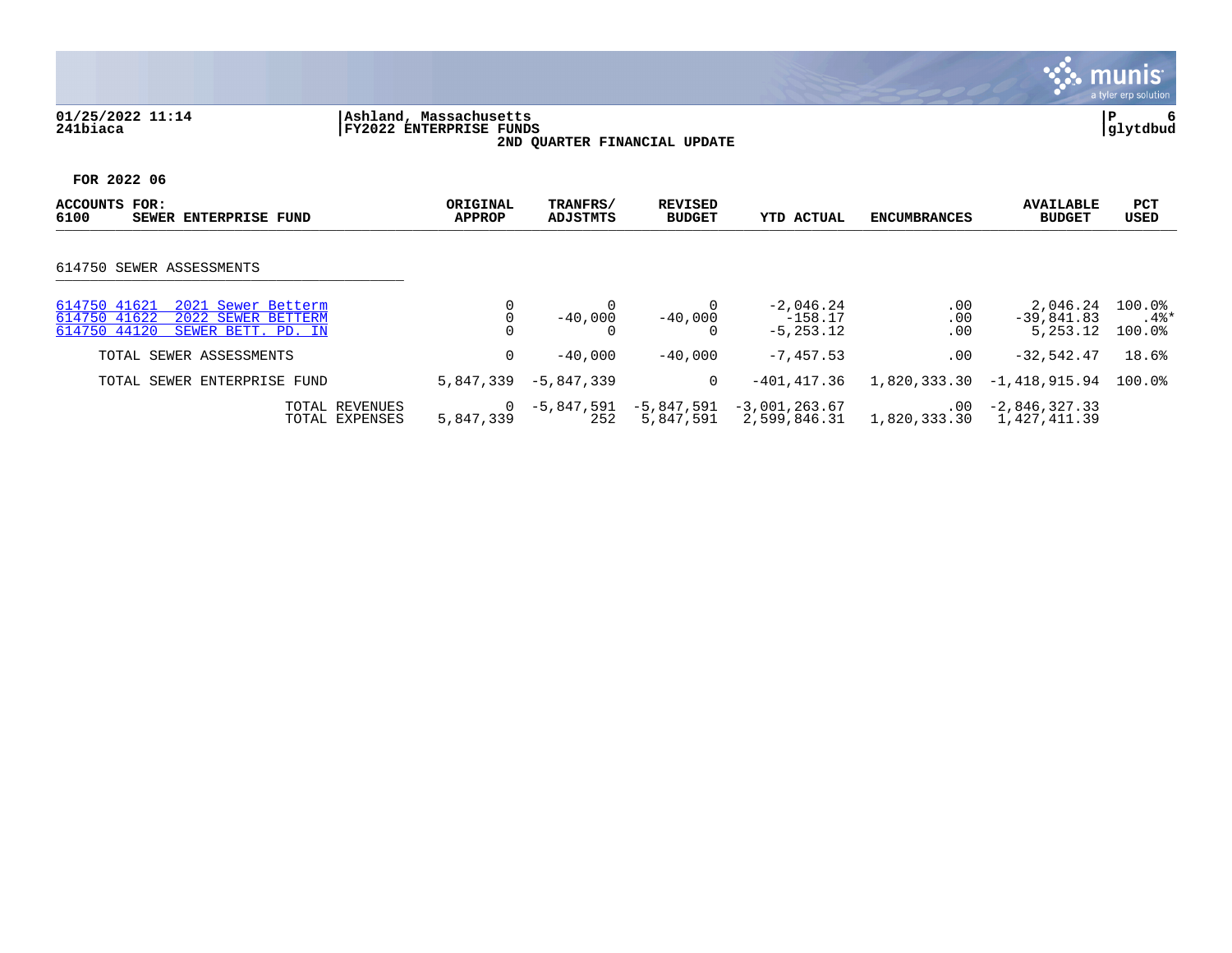### **01/25/2022 11:14 |Ashland, Massachusetts |P 7 241biaca |FY2022 ENTERPRISE FUNDS |glytdbud 2ND QUARTER FINANCIAL UPDATE**



**FOR 2022 06**

| ACCOUNTS FOR:<br>6200<br>SOLID WASTE DISPOS. ENTERPRISE                                                                                                                                         | ORIGINAL<br><b>APPROP</b>                             | TRANFRS/<br><b>ADJSTMTS</b>                                       | <b>REVISED</b><br><b>BUDGET</b>                   | <b>YTD ACTUAL</b>                                             | <b>ENCUMBRANCES</b>                       | <b>AVAILABLE</b><br><b>BUDGET</b>                       | PCT<br><b>USED</b>                               |
|-------------------------------------------------------------------------------------------------------------------------------------------------------------------------------------------------|-------------------------------------------------------|-------------------------------------------------------------------|---------------------------------------------------|---------------------------------------------------------------|-------------------------------------------|---------------------------------------------------------|--------------------------------------------------|
| 624142 RUBBISH LIENS                                                                                                                                                                            |                                                       |                                                                   |                                                   |                                                               |                                           |                                                         |                                                  |
| 624142 41420<br>TAX LIENS REDEEMED<br>Liens added to 202<br>624142 43370<br>Liens added to 202<br>624142 43371<br>LIENS ADDED TO 202<br>624142 43372                                            | $\mathbf 0$<br>$\Omega$<br>$\mathbf 0$<br>$\Omega$    | $\mathbf 0$<br>$\Omega$<br>$\Omega$<br>$-42,000$                  | $\Omega$<br>$\Omega$<br>$\Omega$<br>$-42,000$     | $-892.56$<br>$-264.00$<br>$-3,456.40$<br>$-662.70$            | $.00 \,$<br>.00<br>.00<br>.00             | 892.56<br>264.00<br>3,456.40<br>$-41, 337.30$           | 100.0%<br>100.0%<br>100.0%<br>$1.6$ <sup>*</sup> |
| TOTAL RUBBISH LIENS                                                                                                                                                                             | $\Omega$                                              | $-42,000$                                                         | $-42,000$                                         | $-5, 275.66$                                                  | .00                                       | $-36, 724.34$                                           | 12.6%                                            |
| 624170 PENALTIES & INTEREST                                                                                                                                                                     |                                                       |                                                                   |                                                   |                                                               |                                           |                                                         |                                                  |
| 624170 41371<br>2021 Lien Commiitt<br>624170 41372<br>2022 LIEN COMMITTE<br>624170 41730<br>PEN & INT-TAX LIEN<br>624170 41775<br>UTILITY INTEREST                                              | $\Omega$<br>$\mathbf 0$<br>$\Omega$<br>$\Omega$       | $\Omega$<br>$-5,000$<br>$\Omega$<br>$-3,921$                      | $\Omega$<br>$-5,000$<br>$\Omega$<br>$-3,921$      | $-282.04$<br>$-127.00$<br>$-196.77$<br>$-4,418.56$            | .00<br>.00<br>.00<br>.00                  | 282.04<br>$-4,873.00$<br>196.77<br>497.56               | 100.0%<br>$2.5$ $*$<br>100.0%<br>112.7%          |
| TOTAL PENALTIES & INTEREST                                                                                                                                                                      | $\Omega$                                              | $-8,921$                                                          | $-8,921$                                          | $-5,024.37$                                                   | $.00 \,$                                  | $-3,896.63$                                             | 56.3%                                            |
| 62430 RUBBISH REMOVAL                                                                                                                                                                           |                                                       |                                                                   |                                                   |                                                               |                                           |                                                         |                                                  |
| 62430 51190<br><b>OTHER SALARIES</b><br>62430 51400<br>LONGEVITY & FRINGES<br>62430 52910<br><b>RUBBISH REMOVAL</b><br>62430 52930<br>HAZ.HOUSEHOLD WASTE<br>62430 59710<br>TRANSFER TO GENERAL | 29,571<br>300<br>1,375,000<br>25,000<br>21,050        | $\mathbf 0$<br>$\Omega$<br>$\mathbf 0$<br>$\mathbf 0$<br>$\Omega$ | 29,571<br>300<br>1,375,000<br>25,000<br>21,050    | 6,781.69<br>300.00<br>587,165.60<br>8,948.53<br>.00           | .00<br>$.00 \,$<br>.00<br>6,116.80<br>.00 | 22,789.31<br>.00<br>787,834.40<br>9,934.67<br>21,050.00 | 22.9%<br>100.0%<br>42.7%<br>60.3%<br>.0%         |
| TOTAL RUBBISH REMOVAL                                                                                                                                                                           | 1,450,921                                             | $\Omega$                                                          | 1,450,921                                         | 603,195.82                                                    | 6, 116.80                                 | 841,608.38                                              | 42.0%                                            |
| 624320 FEES                                                                                                                                                                                     |                                                       |                                                                   |                                                   |                                                               |                                           |                                                         |                                                  |
| 624320 41741<br><b>RUBBISH DEMANDS</b><br>624320 43285<br><b>RUBBISH BAG FEE</b><br>624320 43290<br>RUBBISH COLLECTION<br>624320 43870<br>RECYCLING REVENUES                                    | $\mathbf 0$<br>$\mathbf 0$<br>$\mathbf 0$<br>$\Omega$ | $-15,000$<br>$-350,000$<br>$-735,000$<br>$\Omega$                 | $-15,000$<br>$-350.000$<br>$-735,000$<br>$\Omega$ | $-14, 376.67$<br>$-231, 549.86$<br>$-739,528.30$<br>$-117.32$ | .00<br>.00<br>.00<br>.00                  | $-623.33$<br>$-118.450.14$<br>4,528.30<br>117.32        | $95.8$ *<br>$66.2$ *<br>100.6%<br>100.0%         |
| TOTAL FEES                                                                                                                                                                                      | $\Omega$                                              |                                                                   | $-1,100,000 -1,100,000$                           | $-985, 572.15$                                                | .00                                       | $-114, 427.85$                                          | 89.6%                                            |

624990 OTHER FINANCING SOURCES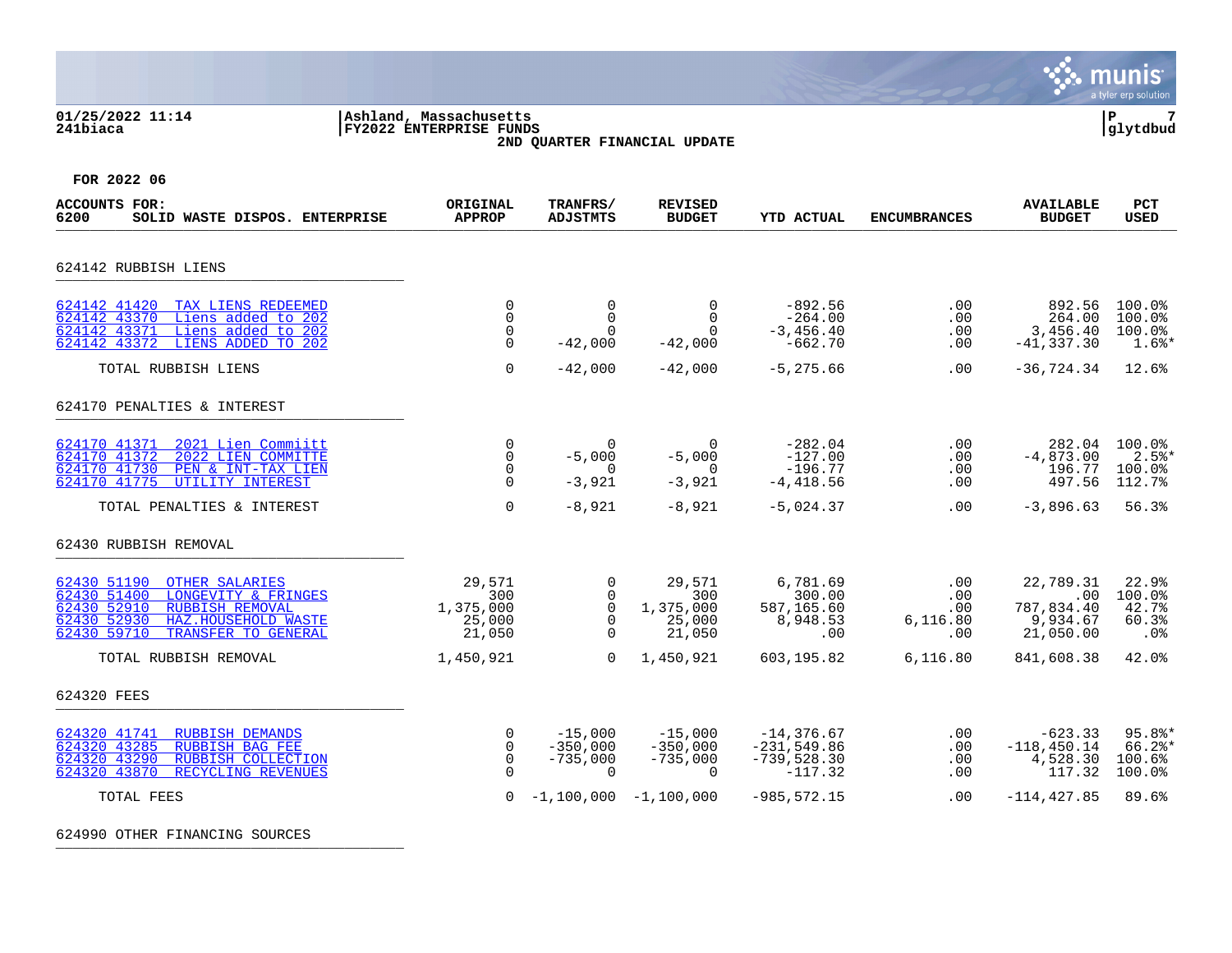

# **01/25/2022 11:14 |Ashland, Massachusetts |P 8 241biaca |FY2022 ENTERPRISE FUNDS |glytdbud 2ND QUARTER FINANCIAL UPDATE**



| ACCOUNTS FOR:<br>6200<br>SOLID WASTE DISPOS.<br><b>ENTERPRISE</b> | ORIGINAL<br><b>APPROP</b> | TRANFRS/<br>ADJSTMTS | REVISED<br><b>BUDGET</b>  | YTD ACTUAL                  | ENCUMBRANCES    | <b>AVAILABLE</b><br><b>BUDGET</b> | PCT<br>USED |
|-------------------------------------------------------------------|---------------------------|----------------------|---------------------------|-----------------------------|-----------------|-----------------------------------|-------------|
| 624990 49905 USE OF RETAINED EA                                   |                           | $-300.000$           | $-300,000$                | .00                         | .00             | $-300.000.00$                     | $.0$ %*     |
| TOTAL OTHER FINANCING SOURCES                                     |                           | $-300,000$           | $-300,000$                | .00                         | $.00 \,$        | $-300.000.00$                     | $.0\%$      |
| TOTAL SOLID WASTE DISPOS. ENTERPRISE                              | 1,450,921                 | $-1.450.921$         | 0                         | $-392.676.36$               | 6.116.80        | 386,559.56                        | $100.0$ °   |
| TOTAL REVENUES<br>TOTAL EXPENSES                                  | 1,450,921                 | -1,450,921           | $-1,450,921$<br>1,450,921 | $-995,872.18$<br>603,195.82 | .00<br>6,116.80 | $-455,048.82$<br>841,608.38       |             |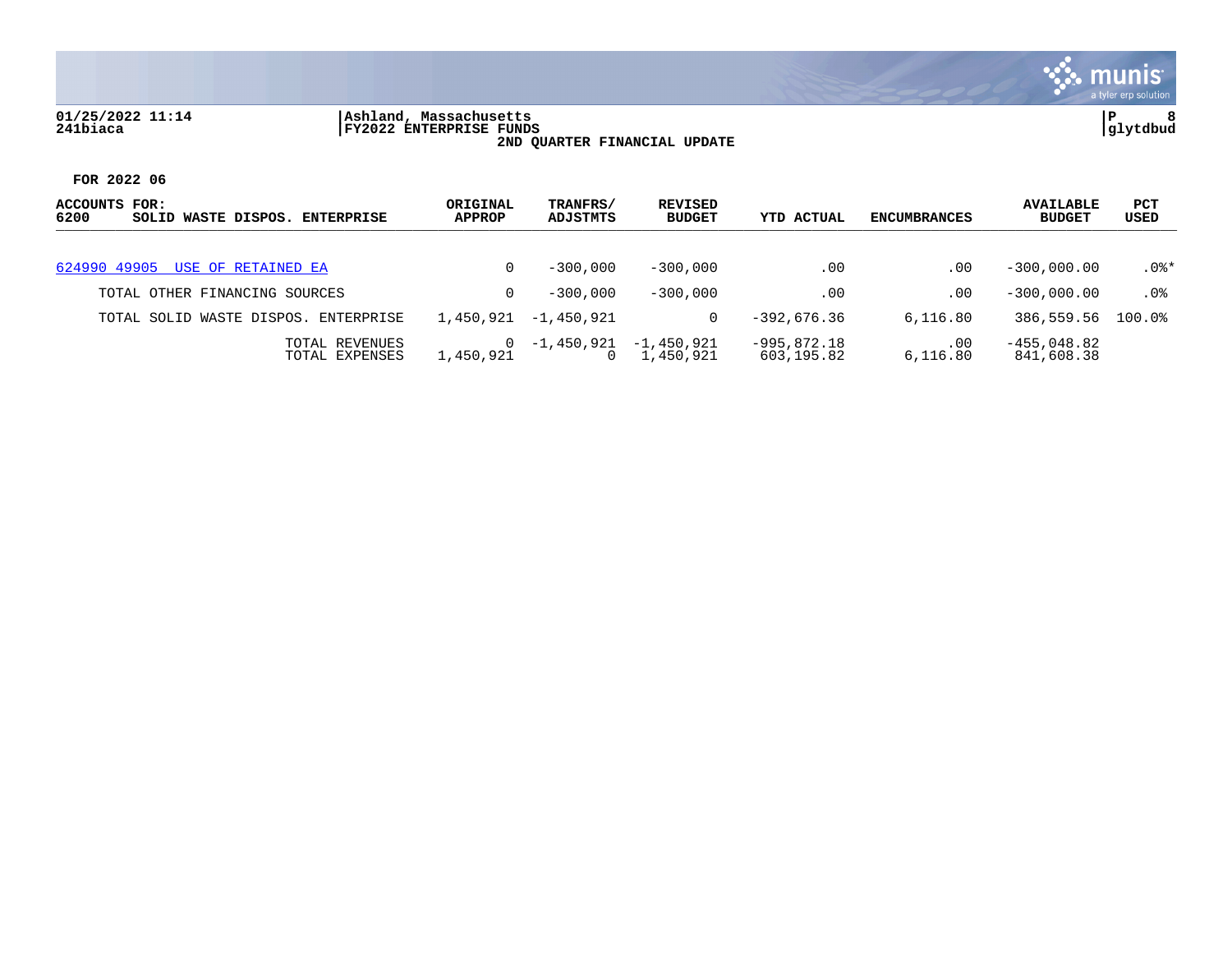**01/25/2022 11:14 |Ashland, Massachusetts |P 9 241biaca |FY2022 ENTERPRISE FUNDS |glytdbud 2ND QUARTER FINANCIAL UPDATE**



| <b>ACCOUNTS FOR:</b><br>6300<br>ATHLETIC FIELD ENTERPRISE FUND                                                                                                                                                                                                                                                                                                                     | ORIGINAL<br><b>APPROP</b>                                                                        | TRANFRS/<br><b>ADJSTMTS</b>                                                                 | <b>REVISED</b><br><b>BUDGET</b>                                                                  | <b>YTD ACTUAL</b>                                                                        | <b>ENCUMBRANCES</b>                                                        | <b>AVAILABLE</b><br><b>BUDGET</b>                                                                                   | <b>PCT</b><br><b>USED</b>                                                                            |
|------------------------------------------------------------------------------------------------------------------------------------------------------------------------------------------------------------------------------------------------------------------------------------------------------------------------------------------------------------------------------------|--------------------------------------------------------------------------------------------------|---------------------------------------------------------------------------------------------|--------------------------------------------------------------------------------------------------|------------------------------------------------------------------------------------------|----------------------------------------------------------------------------|---------------------------------------------------------------------------------------------------------------------|------------------------------------------------------------------------------------------------------|
| 6300 ATHLETIC FIELD ENTERPRISE FUND                                                                                                                                                                                                                                                                                                                                                |                                                                                                  |                                                                                             |                                                                                                  |                                                                                          |                                                                            |                                                                                                                     |                                                                                                      |
| USE OF RETAINED EARN<br>6300 49905                                                                                                                                                                                                                                                                                                                                                 | $\overline{0}$                                                                                   | $-138,352$                                                                                  | $-138,352$                                                                                       | .00                                                                                      | .00                                                                        | $-138, 352.00$                                                                                                      | $.0$ %*                                                                                              |
| TOTAL ATHLETIC FIELD ENTERPRISE FUND                                                                                                                                                                                                                                                                                                                                               | $\overline{0}$                                                                                   | $-138,352$                                                                                  | $-138, 352$                                                                                      | .00                                                                                      | .00                                                                        | $-138, 352.00$                                                                                                      | .0%                                                                                                  |
| 634360 RENTALS                                                                                                                                                                                                                                                                                                                                                                     |                                                                                                  |                                                                                             |                                                                                                  |                                                                                          |                                                                            |                                                                                                                     |                                                                                                      |
| 634360 46490 FIELD RENTALS                                                                                                                                                                                                                                                                                                                                                         | $\Omega$                                                                                         | $-37,000$                                                                                   | $-37,000$                                                                                        | $-40,855.00$                                                                             | .00                                                                        | 3,855.00                                                                                                            | 110.4%                                                                                               |
| TOTAL RENTALS                                                                                                                                                                                                                                                                                                                                                                      | 0                                                                                                | $-37,000$                                                                                   | $-37.000$                                                                                        | $-40,855.00$                                                                             | .00                                                                        | 3,855.00 110.4%                                                                                                     |                                                                                                      |
| 63490 ATHLETIC FIELD ENTERPRISE                                                                                                                                                                                                                                                                                                                                                    |                                                                                                  |                                                                                             |                                                                                                  |                                                                                          |                                                                            |                                                                                                                     |                                                                                                      |
| 63490 51130<br>PERMANENT POS.<br>63490 51300<br>O.T. & RECALL/BEEPE<br>63490 51400<br>LONGEVITY & FRINGES<br>UNIFORM EXP./ALLOW.<br>63490 51900<br>63490 52450<br><b>CONTRACTED SERVICES</b><br>63490 54400<br>AUTO PARTS & SUPPLI<br>63490 54450<br>TOOLS / HARDWARE<br>63490 54730<br>GRAVEL, LOAM, MULCH<br>63490 55800<br>MISC. SUPPLIES<br>63490 59710<br>TRANSFER TO GENERAL | 56,419<br>1,000<br>300<br>$\overline{0}$<br>27,750<br>2,000<br>2,000<br>2,000<br>2,000<br>82,133 | $\overline{0}$<br>0<br>0<br>$\mathbf 0$<br>$-250$<br>$\Omega$<br>0<br>$\mathbf 0$<br>$\cap$ | 56,419<br>1,000<br>300<br>$\overline{0}$<br>27,500<br>2,000<br>2,000<br>2,000<br>2,000<br>82,133 | 23,605.98<br>.00<br>280.00<br>320.00<br>6,410.28<br>.00<br>.00<br>.00<br>1,783.08<br>.00 | .00<br>.00<br>.00<br>.00<br>5,500.00<br>.00<br>300.00<br>.00<br>.00<br>.00 | 32,813.02<br>1,000.00<br>20.00<br>$-320.00$<br>15,589.72<br>2,000.00<br>1,700.00<br>2,000.00<br>216.92<br>82,133.00 | 41.8%<br>$.0\%$<br>93.3%<br>$100.0$ *<br>43.3%<br>.0 <sub>8</sub><br>15.0%<br>$.0\%$<br>89.2%<br>.0% |
| TOTAL ATHLETIC FIELD ENTERPRISE                                                                                                                                                                                                                                                                                                                                                    | 175,602                                                                                          | $-250$                                                                                      | 175,352                                                                                          | 32,399.34                                                                                | 5,800.00                                                                   | 137,152.66                                                                                                          | 21.8%                                                                                                |
| TOTAL ATHLETIC FIELD ENTERPRISE FUND                                                                                                                                                                                                                                                                                                                                               | 175,602                                                                                          | $-175,602$                                                                                  | $\mathbf 0$                                                                                      | $-8, 455.66$                                                                             | 5,800.00                                                                   | 2,655.66                                                                                                            | 100.0%                                                                                               |
| TOTAL REVENUES<br>TOTAL EXPENSES                                                                                                                                                                                                                                                                                                                                                   | $\Omega$<br>175,602                                                                              | $-175,352$<br>$-250$                                                                        | $-175,352$<br>175,352                                                                            | $-40,855.00$<br>32,399.34                                                                | $.00 \,$<br>5,800.00                                                       | $-134, 497.00$<br>137,152.66                                                                                        |                                                                                                      |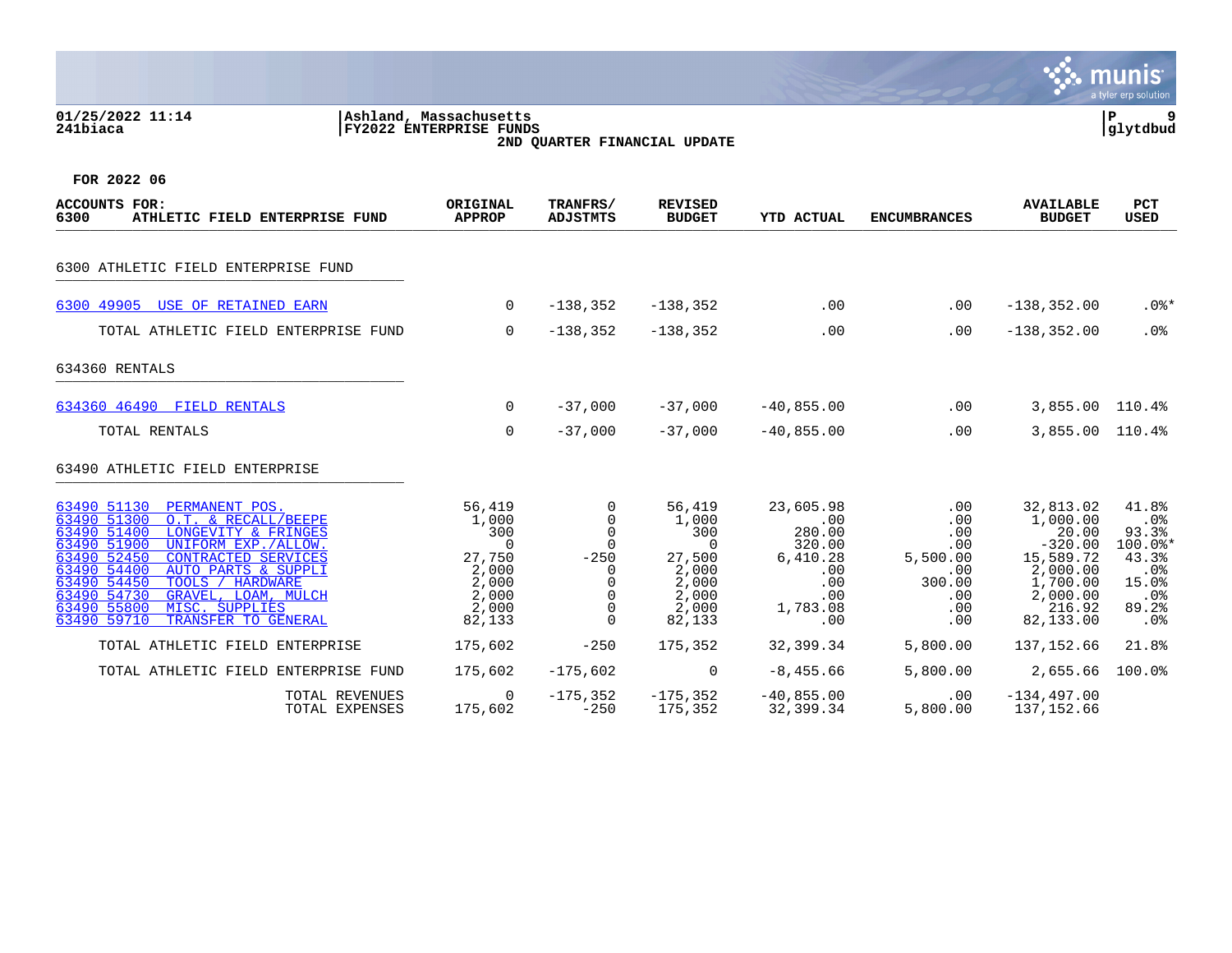

# **01/25/2022 11:14 |Ashland, Massachusetts |P 10 241biaca |FY2022 ENTERPRISE FUNDS |glytdbud 2ND QUARTER FINANCIAL UPDATE**



| <b>ACCOUNTS</b><br>FOR:<br>6400<br>CABLE ACCESS                                                                                                                                                                                                                       | ORIGINAL<br><b>APPROP</b>   | TRANFRS/<br>ADJSTMTS     | <b>REVISED</b><br><b>BUDGET</b>                         | <b>YTD ACTUAL</b>                                                        | <b>ENCUMBRANCES</b>                           | <b>AVAILABLE</b><br><b>BUDGET</b>                                                                 | <b>PCT</b><br><b>USED</b>                                                    |
|-----------------------------------------------------------------------------------------------------------------------------------------------------------------------------------------------------------------------------------------------------------------------|-----------------------------|--------------------------|---------------------------------------------------------|--------------------------------------------------------------------------|-----------------------------------------------|---------------------------------------------------------------------------------------------------|------------------------------------------------------------------------------|
| 64010 CABLE ACCESS                                                                                                                                                                                                                                                    |                             |                          |                                                         |                                                                          |                                               |                                                                                                   |                                                                              |
|                                                                                                                                                                                                                                                                       |                             |                          |                                                         |                                                                          |                                               |                                                                                                   |                                                                              |
| 64010 44555<br>CABLE ACCESS - TOWN<br>64010 44565<br>CABLE ACCESS - STUD<br>64010 45805<br>CABLE ACCESS GIFTS<br>64010 49905<br>USE OF RETAINED EAR<br>64010 54555<br>CABLE ACCESS - TOWN<br>64010 54565<br>CABLE ACCESS - STUD<br>64010 59710<br>TRANSFER TO GENERAL | 55,000<br>500,000<br>92,000 | $-500,000$<br>$-147.000$ | $-500,000$<br>$-147,000$<br>55,000<br>500,000<br>92,000 | .00<br>$-164, 294.91$<br>$-4, 152.55$<br>.00<br>.00<br>167,294.91<br>.00 | .00<br>.00<br>.00<br>.00<br>.00<br>.00<br>.00 | $-500,000.00$<br>164,294.91<br>4, 152.55<br>$-147,000.00$<br>55,000.00<br>332,705.09<br>92,000.00 | $.0$ %*<br>100.0%<br>100.0%<br>$.0$ %*<br>.0 <sub>8</sub><br>33.5%<br>$.0\%$ |
| TOTAL CABLE ACCESS                                                                                                                                                                                                                                                    | 647,000                     | $-647,000$               | 0                                                       | $-1, 152.55$                                                             | .00                                           | 1,152.55                                                                                          | $100.0$ $%$                                                                  |
| TOTAL CABLE ACCESS                                                                                                                                                                                                                                                    | 647,000                     | $-647.000$               | 0                                                       | $-1, 152.55$                                                             | .00                                           | 1,152.55                                                                                          | $100.0$ <sup>8</sup>                                                         |
| TOTAL REVENUES<br>TOTAL EXPENSES                                                                                                                                                                                                                                      | 0<br>647,000                | -647,000<br>0            | $-647,000$<br>647,000                                   | $-168, 447.46$<br>167,294.91                                             | $.00 \,$<br>.00                               | $-478,552.54$<br>479,705.09                                                                       |                                                                              |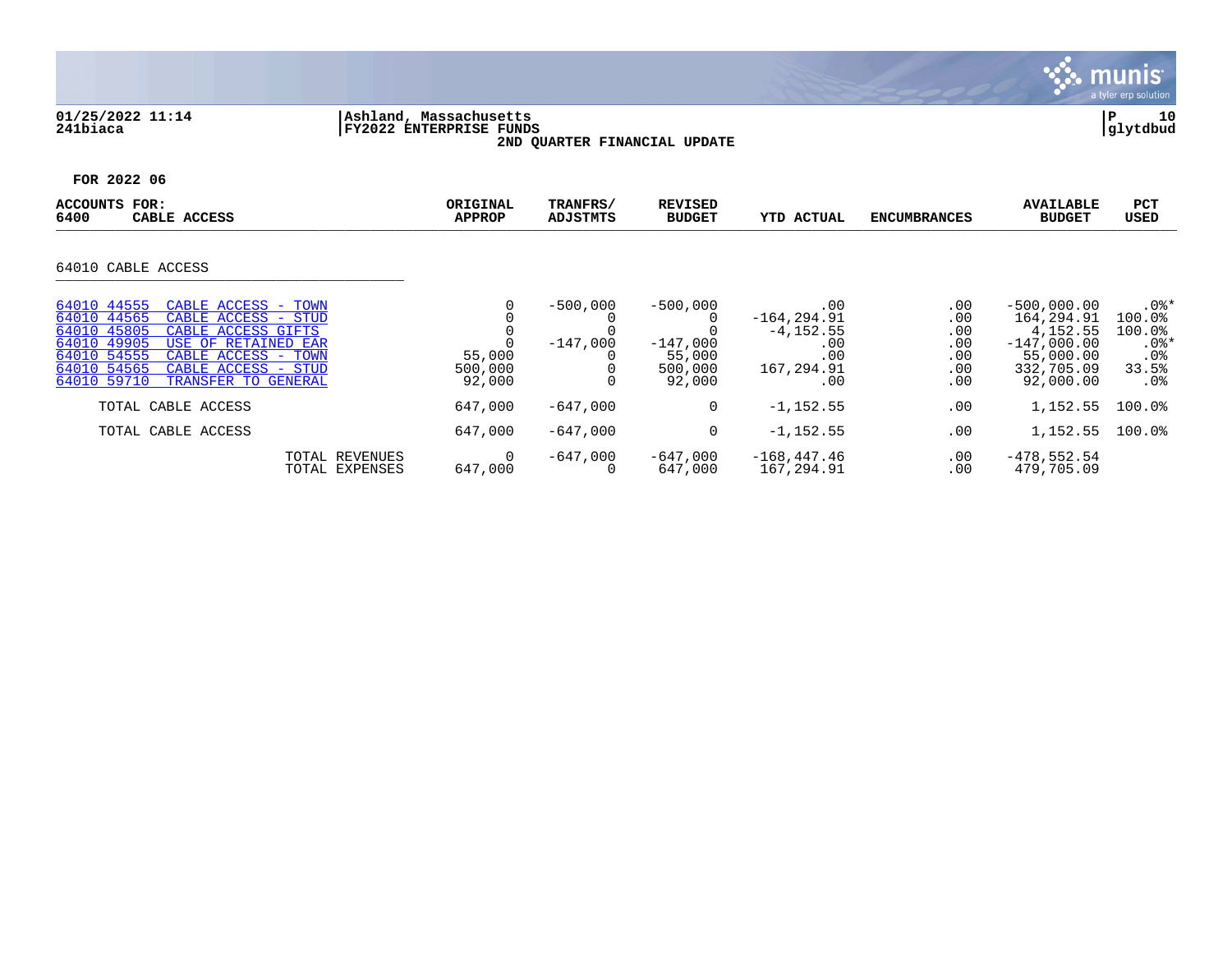

## **01/25/2022 11:14 |Ashland, Massachusetts |P 11 241biaca |FY2022 ENTERPRISE FUNDS |glytdbud 2ND QUARTER FINANCIAL UPDATE**



| <b>ACCOUNTS FOR:</b><br>6500<br>STORMWATER ENTERPRISE FUND                                                                                                                                                                                                                                                                                                                                                                                                                                                                                                                                                                           | ORIGINAL<br><b>APPROP</b>                                                                                                 | TRANFRS/<br><b>ADJSTMTS</b>      | <b>REVISED</b><br><b>BUDGET</b>                                                                                                      | <b>YTD ACTUAL</b>                                                                                                                                                                           | <b>ENCUMBRANCES</b>                                                                                                                        | <b>AVAILABLE</b><br><b>BUDGET</b>                                                                                                                                                                      | <b>PCT</b><br><b>USED</b>                                                                                                                                                   |
|--------------------------------------------------------------------------------------------------------------------------------------------------------------------------------------------------------------------------------------------------------------------------------------------------------------------------------------------------------------------------------------------------------------------------------------------------------------------------------------------------------------------------------------------------------------------------------------------------------------------------------------|---------------------------------------------------------------------------------------------------------------------------|----------------------------------|--------------------------------------------------------------------------------------------------------------------------------------|---------------------------------------------------------------------------------------------------------------------------------------------------------------------------------------------|--------------------------------------------------------------------------------------------------------------------------------------------|--------------------------------------------------------------------------------------------------------------------------------------------------------------------------------------------------------|-----------------------------------------------------------------------------------------------------------------------------------------------------------------------------|
| 6500 STORMWATER ENTERPRISE FUND                                                                                                                                                                                                                                                                                                                                                                                                                                                                                                                                                                                                      |                                                                                                                           |                                  |                                                                                                                                      |                                                                                                                                                                                             |                                                                                                                                            |                                                                                                                                                                                                        |                                                                                                                                                                             |
| 2022 LIEN COMMITTED<br>6500 41372<br>6500 41775<br>UTILITY INTEREST<br>6500 43300<br>STORMWATER FEES<br>6500 43372<br>LIENS ADDED TO 2022<br>6500 51130<br>PERMANENT POS.<br>6500 51400<br>LONGEVITY & FRINGES<br>6500 51900<br>UNIFORM EXP./ALLOW.<br>6500 52000<br>PURCHASE OF SERVICES<br>6500 52450<br><b>CONTRACTED SERVICES</b><br>6500 54000<br><b>SUPPLIES</b><br>6500 54150<br>POSTAGE \$/STAMPS/REG<br>6500 54450<br>TOOLS / HARDWARE<br>6500 54710<br>CONCRETE (CEMENT)<br>6500 54720<br>ASPHALT, HOT-TOP<br>6500 54730<br>GRAVEL, LOAM, MULCH<br>6500 57400<br>TRAINING/CONF./COURS<br>6500 59710<br>TRANSFER TO GENERAL | 186,915<br>1,050<br>1,320<br>14,000<br>73,000<br>3,500<br>3,500<br>2,000<br>1,000<br>2,000<br>$\Omega$<br>4,000<br>31,853 | $-324, 138$<br>$-2,500$<br>2,500 | $-324,138$<br>186,915<br>1,050<br>1,320<br>14,000<br>70,500<br>3,500<br>3,500<br>2,000<br>1,000<br>2,000<br>2,500<br>4,000<br>31,853 | $-77.53$<br>$-1,398.84$<br>$-181, 325.00$<br>$-320.05$<br>80,722.87<br>1,435.00<br>720.00<br>3,879.50<br>53,694.94<br>3,353.83<br>74.08<br>1,919.23<br>.00<br>.00<br>751.74<br>61.41<br>.00 | .00<br>$.00 \,$<br>.00<br>.00<br>$.00 \,$<br>.00<br>.00<br>5,300.00<br>800.00<br>69.67<br>425.92<br>.00<br>.00<br>.00<br>.00<br>.00<br>.00 | 77.53<br>1,398.84<br>$-142, 813.00$<br>320.05<br>106,192.13<br>$-385.00$<br>600.00<br>4,820.50<br>16,005.06<br>76.50<br>3,000.00<br>80.77<br>1,000.00<br>2,000.00<br>1,748.26<br>3,938.59<br>31,853.00 | $100.0$ <sup>8</sup><br>100.0%<br>$55.9$ %*<br>100.0%<br>43.2%<br>136.7%*<br>54.5%<br>65.6%<br>77.3%<br>97.8%<br>14.3%<br>96.0%<br>$.0\%$<br>.0%<br>30.1%<br>1.5%<br>$.0\%$ |
| TOTAL STORMWATER ENTERPRISE FUND                                                                                                                                                                                                                                                                                                                                                                                                                                                                                                                                                                                                     | 324,138                                                                                                                   | $-324,138$                       | $\mathbf 0$                                                                                                                          | $-36,508.82$                                                                                                                                                                                | 6,595.59                                                                                                                                   | 29,913.23                                                                                                                                                                                              | $100.0$ <sup>8</sup>                                                                                                                                                        |
| TOTAL STORMWATER ENTERPRISE FUND                                                                                                                                                                                                                                                                                                                                                                                                                                                                                                                                                                                                     | 324,138                                                                                                                   | $-324,138$                       | $\Omega$                                                                                                                             | $-36,508.82$                                                                                                                                                                                | 6,595.59                                                                                                                                   | 29,913.23                                                                                                                                                                                              | $100.0$ <sup>8</sup>                                                                                                                                                        |
| TOTAL REVENUES                                                                                                                                                                                                                                                                                                                                                                                                                                                                                                                                                                                                                       | 0<br>TOTAL EXPENSES<br>324,138                                                                                            | $-324,138$                       | $-324,138$<br>324,138                                                                                                                | $-183, 121.42$<br>146,612.60                                                                                                                                                                | $.00 \,$<br>6,595.59                                                                                                                       | $-141,016.58$<br>170,929.81                                                                                                                                                                            |                                                                                                                                                                             |